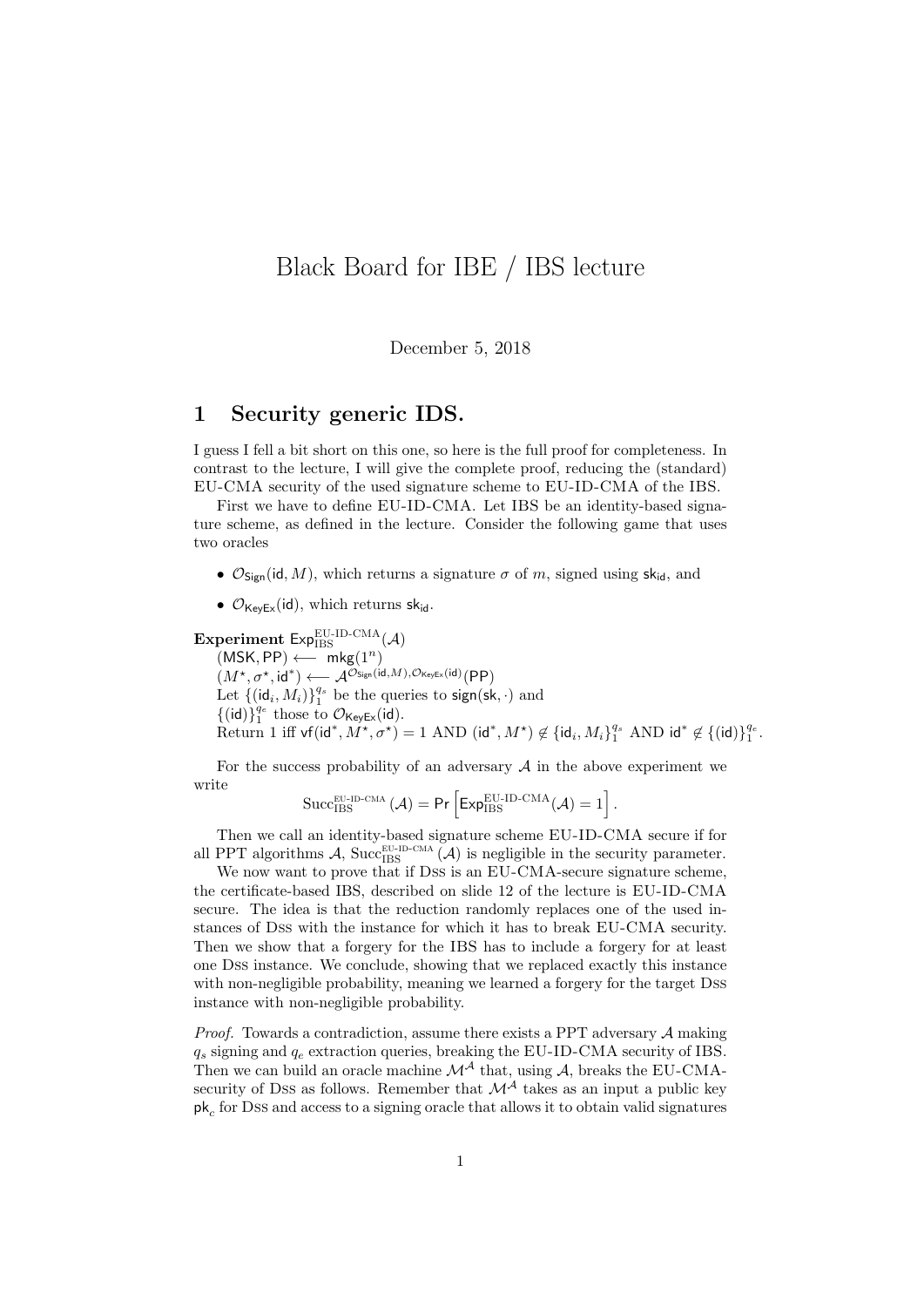of arbitrary messages under pk as it plays in the EU-CMA game. Now assume that  $\mathcal{M}^{\mathcal{A}}$  knows for how many different id's  $\mathcal{A}$  will make some queries (of any type). Call this number q. Obviously,  $q \leq q_s + q_e$  and it must be polynomially bounded as  $A$  runs in polynomial time (and each query takes at least time 1).

First,  $\mathcal{M}^{\mathcal{A}}$  samples a random index  $i \in [0, q]$ .  $\mathcal{M}^{\mathcal{A}}$  will use pk<sub>c</sub> and the signing oracle

- for the master key pair, if  $i = 0$ , or
- for the *i*th identity that the adversary makes any query for.

For all other identities,  $\mathcal{M}^{\mathcal{A}}$  just behaves like the key generation center and generates a new key pair. Note that  $\mathcal{M}^{\mathcal{A}}$  can answer all signing queries. For all identities but the *i*th one,  $\mathcal{M}^{\mathcal{A}}$  knows the secret key. For the *i*th identity,  $\mathcal{M}^{\mathcal{A}}$ forwards any signing query to the signing oracle for  $pk_c$ . Also note that  $\mathcal{M}^{\mathcal{A}}$ can answer all key extraction queries besides the one for the ith identity. If A makes a key extraction query for the *i*th identity,  $\mathcal{M}^{\mathcal{A}}$  aborts. Otherwise, when A returns a valid forgery  $(M^*, \sigma^*, \mathrm{id}^*)$ , there are two mutually exclusive cases:

- If id<sup>∗</sup> did not appear in any query before, then there exists no certificate for id<sup>\*</sup>. This means, A has forged a signature cert on message (id $||pk$ ), where pk is the public key A used for id<sup>\*</sup>. In that case, if  $i = 0$ ,  $\mathcal{M}^{\mathcal{A}}$ returns this forgery, else,  $\mathcal{M}^{\mathcal{A}}$  aborts.
- If id<sup>∗</sup> did appear in a query, there are two more cases.
	- Either, the public key pk that  $A$  uses for  $\mathsf{id}^*$  is the same as the one used in the queries. In this case, A must have forged the user signature. So, if id<sup>\*</sup> is the *i*th identity,  $\mathcal{M}^{\mathcal{A}}$  extracts the user signature from the IBS signature  $\sigma^*$  and outputs it, or aborts otherwise.
	- Or, if pk is different from the one that  $\mathcal{M}^{\mathcal{A}}$  used in previous queries, obviously A must have forged a certificate, i.e., a signature under the master key pair. In this case  $\mathcal{M}^{\mathcal{A}}$  extracts the forgery as above if  $i = 0$ , or aborts if  $i \neq 0$ .

Summing up, A always either forges a certificate or a user signature. The former is useful for  $\mathcal{M}^{\mathcal{A}}$  if  $i=0$ , the latter if  $\mathsf{id}^*$  is the *i*th identity.

We can now analyze the success probability, categorizing  $A$  depending on the type of forgery she does. If A forges a certificate,  $\mathcal{M}^{\mathcal{A}}$  succeeds with  $1/(q+1)$ times the probability that A succeeds as  $i = 0$  with probability  $1/(q+1)$  and  $\mathcal{M}^{\mathcal{A}}$  will not abort in this case as it can answer all extraction queries. If  $\mathcal{A}$ forges a user signature,  $\mathcal{M}^{\mathcal{A}}$  also succeeds with  $1/(q+1)$  times the probability that A succeeds as id is the *i*th identity with probability  $1/(q+1)$ . Under this condition,  $\mathcal{M}^{\mathcal{A}}$  also never aborts as  $\mathcal{A}$  is not allowed to ask a key extraction query for  $id^*$ . Applying a union bound, we see that in total  $\mathcal{M}^{\mathcal{A}}$  succeeds with  $1/(q+1)$  times the probability that A succeeds.

 $\Box$ 

## 2 Factoring given  $n, d(, e)$

Summary: We know that  $n$  is composite. Use the idea behind the Miller-Rabin primality test to compute one of the factors. (Find a non-trivial root  $x$  of 1, then  $x - 1$  is a multiple of one of the factors of n.)